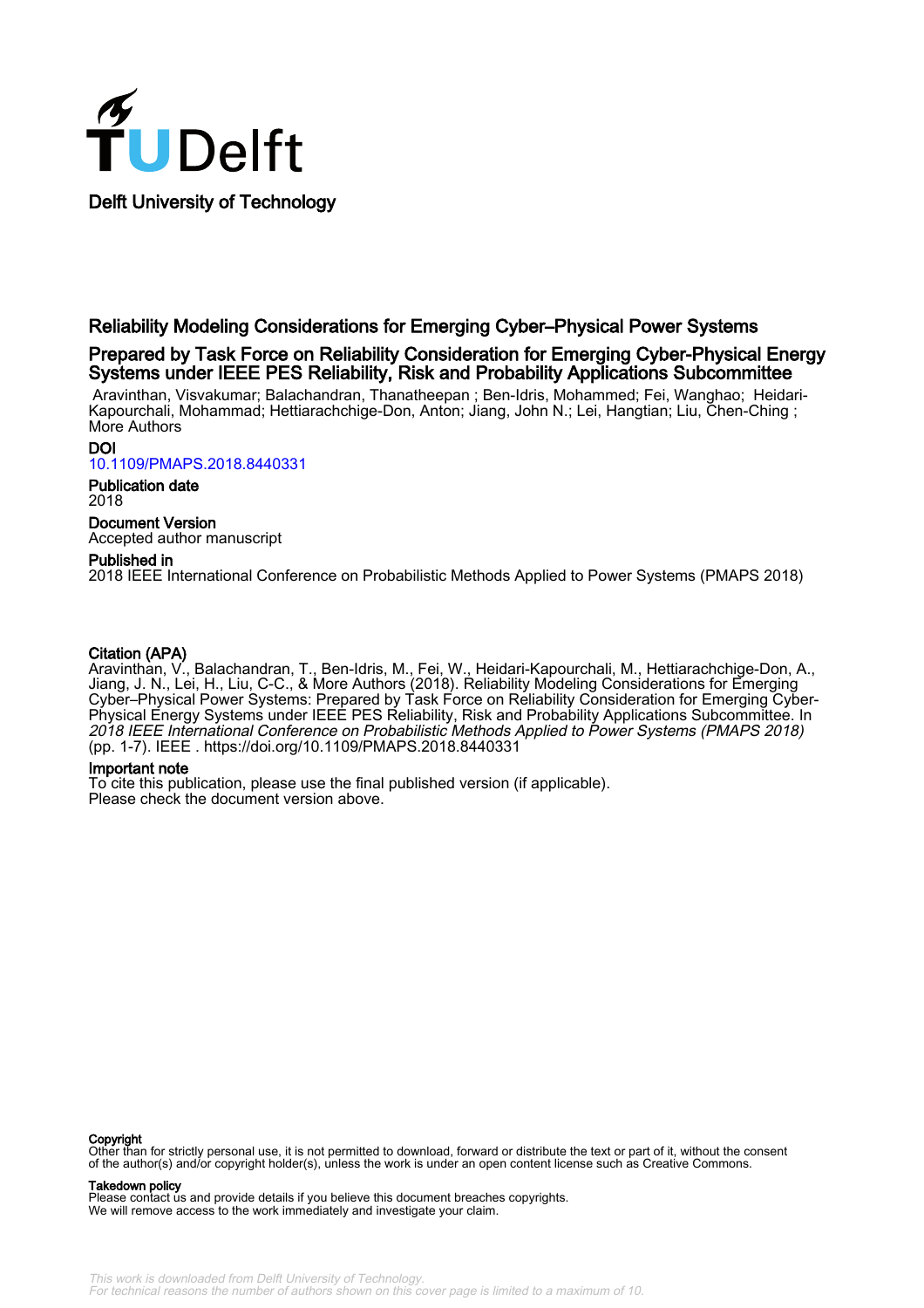© 2018 IEEE. Personal use of this material is permitted. Permission from IEEE must be obtained for all other uses, in any current or future media, including reprinting/republishing this material for advertising or promotional purposes, creating new collective works, for resale or redistribution to servers or lists, or reuse of any copyrighted component of this work in other works.

# Reliability Modeling Considerations for Emerging Cyber–Physical Power Systems

Prepared by Task Force on Reliability Consideration for Emerging Cyber-Physical Energy Systems under IEEE PES Reliability, Risk and Probability Applications Subcommittee

Visvakumar Aravinthan, Thanatheepan Balachandran, Mohammed Ben-Idris, Wanghao Fei, Mohammad Heidari-Kapourchali, Anton Hettiarachchige Don, John N. Jiang, Hangtian Lei,Chen-Ching Liu, Joydeep Mitra, Ming Ni, Milorad Papic,Masood Parvania, Mojtaba Sephary, Channan Singh, Anurag Srivastava, Alexandru Stefanov, Hongjian Sun, and Simon Tindemans, \*

*Abstract***—Power system operation considering an increasingly complex cyber infrastructure may be one of the key factors of the next generation power systems. The effective operation of a power system in a massively deployed cyber network environment will be affected by cyber network reliability. Therefore, it is vital not only to understand the operation of a cyber network and its reliability, but also it is critical to integrate the interdependency of cyber and power systems into power system planning and operations. This requires a three-layer approach to reliability modeling and evaluation. The cyber and power layers are interconnected by the information layer. The objective of this paper is to define the three-layer model and report a generalized framework for combined reliability modeling.** 

*Keywords—cyber-physical power system; dependent system reliability modeling; cyber reliability; cyber-intrusion* 

## I. INTRODUCTION

Modernization of the power system has gained substantial momentum in the last decade. As part of this modernization, automation and increased dependency on real-time tools are expected to improve power delivery [1]. This requires the availability of information and communication technologies at every level. For example, at the bulk level, grid operators can replace preventive control actions by corrective actions on the basis of grid visibility and real-time control actions. Distribution system operations can be improved by aggregators establishing virtual power plants with contracted distributed resources and end-user appliances to optimize their behavior according to price and control signals.

The objective of the power system is to supply the entire load on a system at all times [2] and a measure of fulfilling this objective is defined as reliability. The communication and decision tools are expected to improve the reliability of the power system. This should be achieved by both increasing the speed of reaction and improving preventative decisions in the anticipation of abnormal events.

The resulting system combining power and cyber layers is known as the cyber-physical power system (CPPS), and the availability of communication and decision tools will affect the reliability of the power network. The emerging CPPS is much more complex than traditional power systems, and traditional methods for assessing its reliability needs to be reviewed [3].

Traditional power system reliability modeling and evaluation considers the failure of various components as independent events. Communication and decision tools can be sources of failure for the following reasons:

- *Component Failure*: Both cyber and decision tools, such as routers and servers, can fail. When this happens, communication may be interrupted, or decisions may not be made appropriately in the power system operation, thus affecting power system reliability.
- *Cyber Unavailability*: Even without physical failure of cyber equipment, communication may not be interrupted due to packet loss, link unavailability, and packet delay. This could negatively affect the decision process, thereby deteriorating power system reliability.
- *Cyber Intrusion*: Malicious manipulation of information could disrupt the decision process. Therefore, the effect of cyber intrusion on power system reliability needs to be incorporated.

Contrary to the power carrying components, communication and decision equipment cannot be modeled as independent components. For example, a communication link failure could result in multiple sensors not being able to send real-time information to decision centers, thereby resulting in an impact on decisions made by the control center. Therefore, cause-effect modeling could be utilized to model the CPPS by evaluating the following: (i) *threats*: external factors that could impact the reliability of the CPPS, (ii) *vulnerability*: the extent to which threats will affect the power system operation, and (iii)

This work is produced as a part of the Reliability Consideration for Emerging Cyber-Physical Energy Systems task force report.

<sup>\*</sup> *All authors are listed in the alphabetical order*

<sup>\*\*</sup>Contributor affiliations: Chair: V. Aravinthan, *Wichita State University, USA*; Secretary: M. Ni, *State Grid EPRI, China*; T. Balachandran, *Wichita State University, USA*; M. Ben-Idris, *University of Nevada, Reno, USA*; ; Wanghao Fei, *University of Oklahoma, USA*; M. Heidari-Kapourchali, *Wichita State University, USA*; A. Hettiarachchige-Don, *Wichita State University, USA*; John Jiang, *University of Oklahoma, USA;* H. Lei, *University of Idaho, USA*; Chen-Ching Liu, *Virginia Polytechnic Institute and State University, USA*; J. Mitra, *Michigan State University, USA*; M. Papic, *Idaho Power, USA*; M. Parvania, *University of Utah, USA*; M. Sephary, *Wichita State University, USA*; C. Singh, *Texas A&M University, USA*; A. Srivastava, *Washington State University, USA*; A. Stefanov, *ESB Networks, Ireland*; H. Sun, *Durham University, UK*; S. Tindemans, *TU Delft, The Netherlands*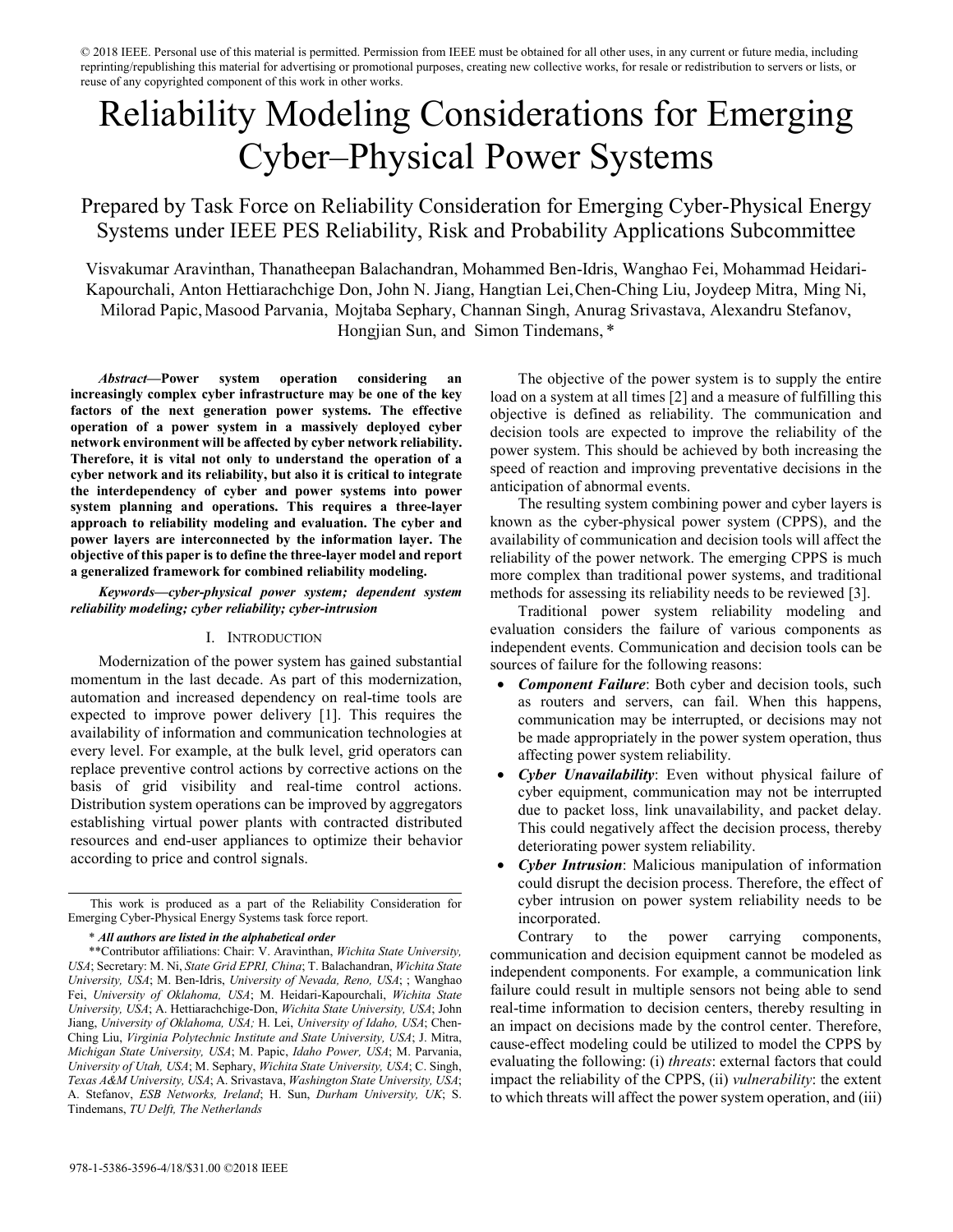*consequence*: impacts to power system customers [5]. Reliability modeling and evaluation of the future power grid must take all of these into consideration.

The objective of this paper is to suggest approaches that could facilitate the reliability modeling and identify future needs. Different methods used in interdependent CPPS modeling for power system reliability computation are summarized in this work. Component-level and system-level reliability evaluation approaches are presented, and the future needs for CPPS reliability modeling along with industry standards, as defined by the North American Electric Reliability Corporation (NERC), are identified.

## II. CYBER-POWER SYSTEM MODEL

The need for sensors, communication, and real-time decision making are intensifying in order to meet future needs, especially those involving system automation. In addition, external information affects, directly or indirectly, the control decisions of the power system. To better understand the interconnected complex CPPS network, a multi-dimensional heterogeneous system similar to [6] can be utilized, the framework for which is shown in Fig. 1.



Fig. 1: Framework for cyber-physical power system

The CPPS-based analysis focuses on whether decisionmaking functions are performed to enhance the performance of the power system. For better understanding the interaction, three heterogeneous layers are utilized. The middle layer, consisting of the communication network, sensors and actuators bridges the decision-making (control) functions (top layer) and the physical power systems (bottom layer). The operational decision functions (EMS, protection, stability control, AGC/AVC, etc.) are included in the model through the top decision layer. The following subsections provide details for each layer:

## *A. Power (Physical) Layer*

The power layer, which consists of all physical devices (e.g., generators, power lines, transformers, circuit breakers, power electronic devices, energy storage, loads, smart appliances, etc.), is connected to the communication and coupling layer through state awareness (sensors) and command execution devices. Conventional reliability modeling techniques can be used to model reliability of the power layer.

## *B. Communication and Coupling Layer*

The communication and coupling layer is composed of interface devices (e.g., remote terminal units-RTU) and a communication network. The measurement from the power layer and the control command to the power layer are both carried by interface devices. The decision-making functions in the decision layer are also carried by these devices. The communication network, which connects the interface devices, consists of various communication devices and the links between them. The failure or malfunction of the interface devices and communication network will impact the accuracy of the decision-layer functions. Therefore, modeling the impact of communication and coupling layer is key for effectively operating a CPPS.

To illustrate the importance of the communication and coupling layer, synchro-phasor measurement units (PMUs) are considered as an example. PMUs, which are installed in selected buses [7] for providing related measurements, are used to monitor the entire power grid operation. By building on this infrastructure, potential smart grid applications, such as realtime stability management [8], can be facilitated [9]. To guarantee power system reliability, it is very important to maintain a certain degree of redundancy in terms of the placement of PMUs in order to address their random failures. For example, a primary and backup (P&B) method proposed in [9] involves two independent sets of PMUs, both of which can provide full observability of the entire power grid. In order to ensure that PMU data is useful, it is also important to improve the freshness of acquired data; thus, a stringent latency (time delay) requirement is involved. Delay in the arrival of measurements could result in lowering the value of data and potentially impact grid performance. However, time delay cannot be avoided in practical communication systems, including both wireless and wired systems [11]. In addition to the component failure, the delay in data arrival beyond the threshold and data loss should be considered as data unavailability for reliability modeling purposes.

Another illustrative example is the supervisory control and data acquisition (SCADA) system, which relies on information and communication systems [12]. SCADA interface modules can be treated as part of the communication and coupling layer for reliability modeling, with similar issues in terms of failure and data unavailability.

## *C. Decision Layer*

The decision layer contains a variety of functions (e.g., renewable generation control, energy management system, demand management, etc.), which are desired for seamless operation of a power system. Estimated conditions of operating states from real-time measurements are used for this purpose [13]. Failure of the decision tools, including servers, will affect power system reliability.

Furthermore, the modernization of the grid involves automation via a communication infrastructure. An attacker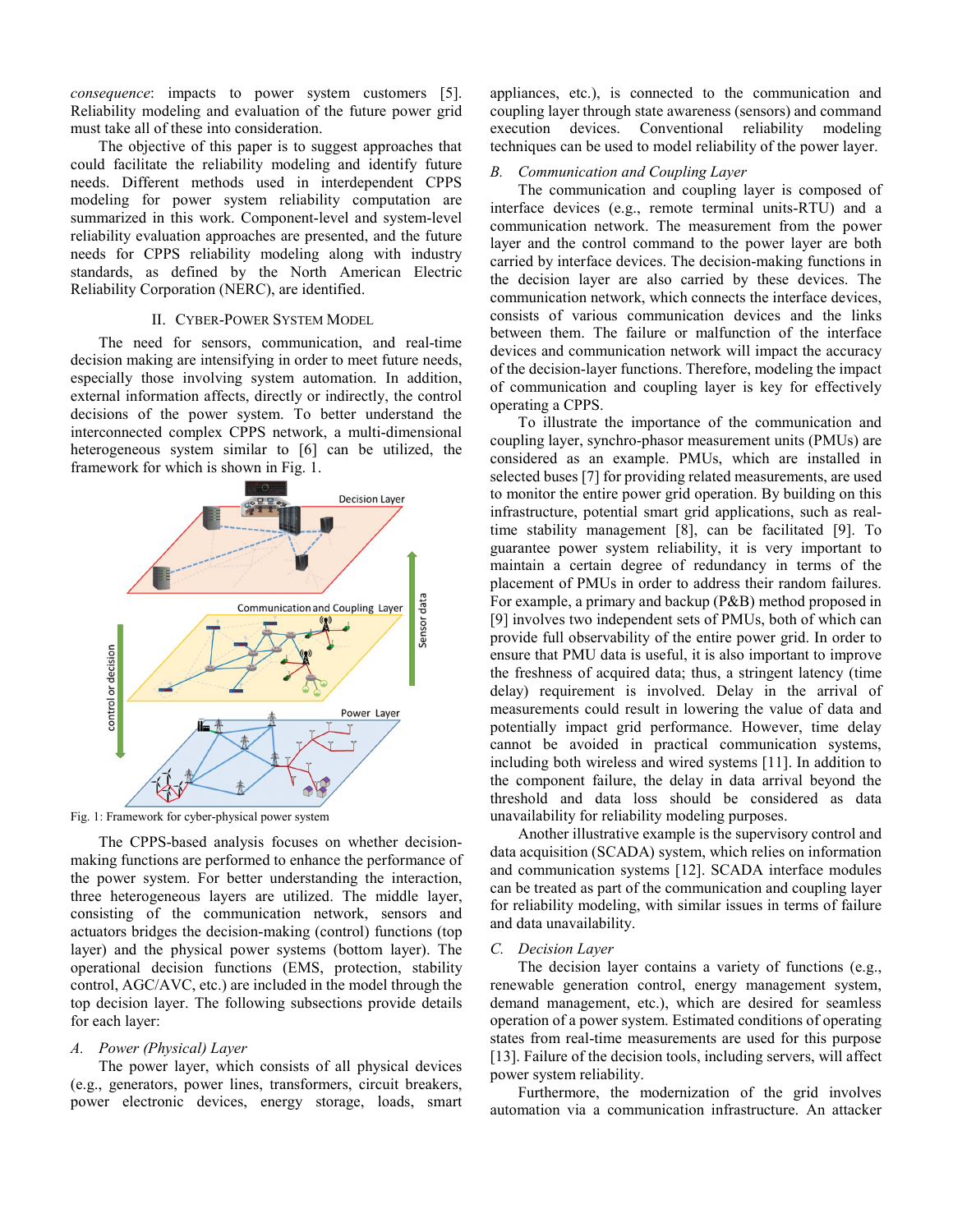with malicious intention may launch cyber-attacks by hacking a few sensors and distort the measurements. Moreover, communication links are vulnerable to false data-injection attacks, where measurements may be altered during data transmission [14]. This could lead to incorrect decisions that can cause major malfunctions or even a blackout. It is important to model the malicious data injection into the network and ensure that it is not utilized in decision processes [15].

In addition to failure of the decision equipment, correctness of the decision can also affect power system reliability. The effect of cyber intrusion on power system decisions must be considered as a decision error for reliability modeling purposes.

Based on the discussion about each CPPS layer, reliability modeling for the heterogeneous framework could be modeled as shown in Fig. 2. This state transition diagram shows the different possible states of each layer. It should be noted that the power system is a combination of these three layers. Therefore, a detailed modeling is needed to include all possible states. This kind of modeling can be done at the component level or at the system level.



## III. CYBER UNAVAILABILITY VS. VULNERABILITY

#### *A. Cyber Unavailability*

Communication may undergo a forced outage, even if the communication and coupling layer components are operating. This could occur for several reasons, including signal attenuation, loss of communication packet, time delay in communication packets, or jitter. Fig. 3 shows such forced outages for four different PMUs at different times in a day during a four-minute window from a U.S. utility [16].



Fig. 3: Data unavailablity from different PMU units

From Fig. 3, it can be seen that the forced outage duration is typically shorter than a power equipment failure. However, the frequency of occurrence is relatively very high. Based on PMU data from 261 units for a 13-month period, the average rates are provided in Table 1.

| <b>TABLE 1: MISSING DATA STATISTICS</b> |                       |
|-----------------------------------------|-----------------------|
| Data Availability                       | 0.96                  |
| <b>Missing Data Rate</b>                | 3.22 failures per day |
| <b>Recovery Rate</b>                    | $0.36$ second         |

Based on this data, the frequency of missing data is very high compared to the power component failure. One of the challenges here is that the missing data rate does not follow an exponential distribution. It is important to further investigate and develop appropriate data unavailability model. Fig. 4 shows the missing data rate for certain PMUs.



Furthermore, even for a single PMU, the missing data rate



Fig. 5: Missing data rate for sample PMUs

Since the missing data rate is not consistent with different PMUs, it is critical to further analyze the data outage and develop more reasonable models for CPPS reliability analyses.

#### *B. CyberAttack Modeling*

Malicious intrusion into the cyber infrastructure has the ability to affect control decisions in power systems. Cyber intrusion could occur through either communication and coupling layer or the decision layer. However, for the purpose of efficient reliability modeling, the cyber intrusion needs to be modeled as a part of the decision error.

Cyber-attacks can be classified as follows:

- Availability: An attack may impact data availability by interfering with the original source or its transmission, for example, due to loss of communication (which includes detected data corruption).
- Integrity: Attacks to data integrity are those that could result in undetected modification and insertion of data. This could cause anything from data corruption to remote control of breakers.
- Confidentiality: Data confidentiality is compromised when data are accessed without permission. This usually has no direct impact on power system performance, but the threat to long-term performance is substantial. This includes reconnaissance attacks, which observe weak points in the cyber infrastructure, or attempts to intercept passwords and encryption keys. Also, leaks of privacy-sensitive material may result in severe regulatory consequences.

The models for cyber security (malicious attacks initiated on the cyber infrastructure) are presented in [17]. The most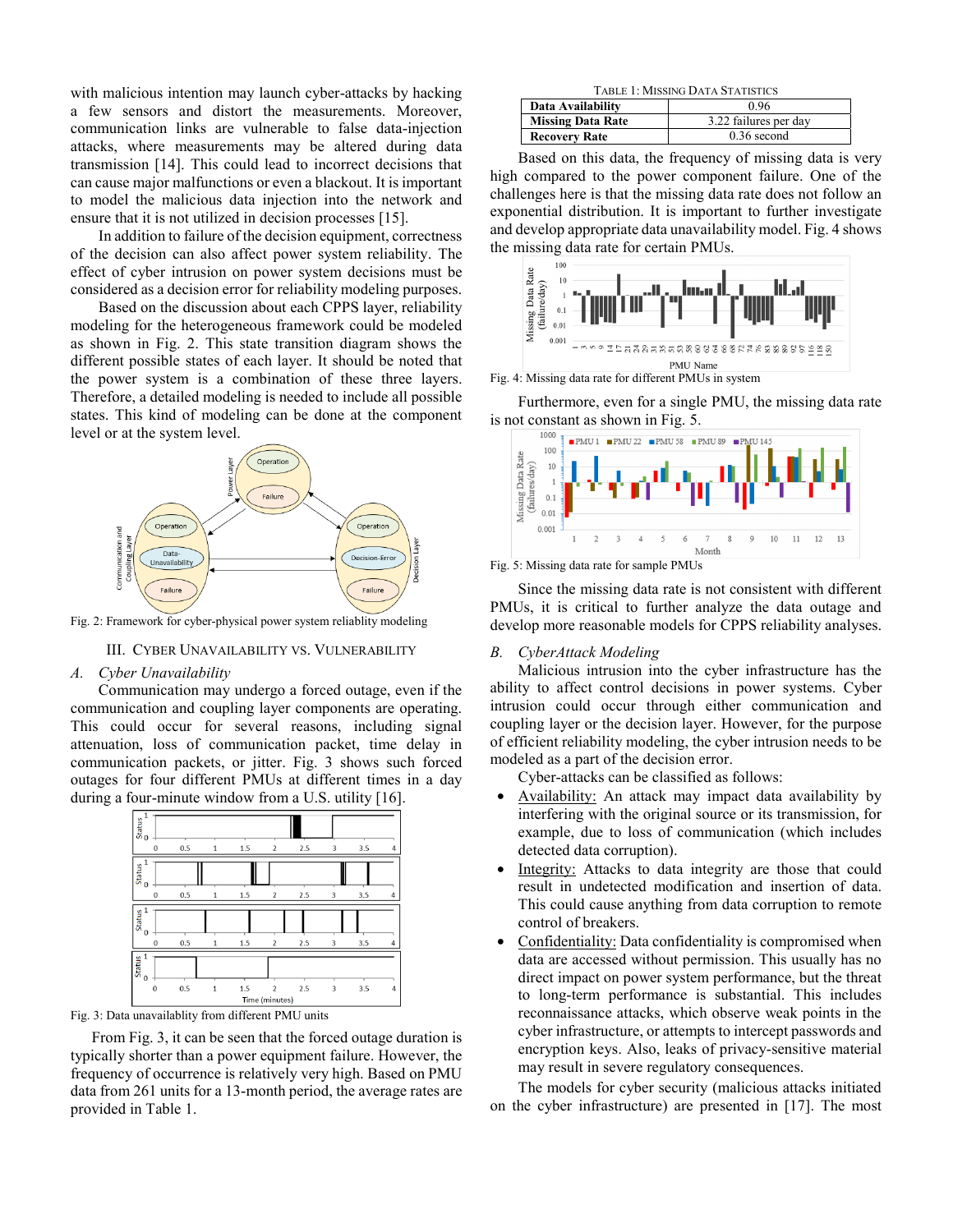common analytical method applied to cyber security threat models is the concept of the attack tree [18]. Attack trees work backwards from a goal that the attacker wishes to achieve, by identifying steps that lead to that goal. By assigning probabilities to the rate or probability of initial threats and the transitions, an attack graph is constructed, which can be analyzed numerically.

The threat of an intelligent attacker makes it difficult to deduce which specific threats are imposed to a model. It is also difficult to assign probabilities to the successful exploitation of vulnerabilities. As a result, risk modeling is often done using a high-level conceptual model such as the ISO/IEC Common Criteria standard. Recently, the domain-specific modelling language CySeMol [19] was developed as an alternative that allows better expression of causal relations and the likelihood of transitioning between attack steps.

CPPS constitute both discrete and continuous control and operational decisions, which are best captured by a hybrid control model [20]. Hybrid control models capture the normal operation of power systems, which can be used to detect attacks or anomalies on the system [20], [20].

An analytical framework using a generalized stochastic Petri net model is proposed in [22] to quantify vulnerabilities of the SCADA system for cyber security investigations. It systematically evaluates the SCADA vulnerabilities at three levels: system, scenarios, and access points. Then vulnerabilities are computed using the steady-state probabilities that the SCADA system is attacked through specific access points and the impact factors.

A modified semi-Markov process is used in [23] to model cyber-attacks against a substation. The success probabilities and mean time to compromise are calculated using the Colonel Blotto game [23]. Bayesian attack graphs are used in [24] to model attack procedures and quantitatively evaluate the probabilities and average frequencies of successful attacks.

## IV. CYBER-POWER RELIABILITY MODELING

A Single failure in the communication and coupling layer or the decision layer could affect multiple devices in the power layer. Therefore, it is critical to model the sequence of consequences from events in the communication and coupling layer or the decision layer to power system layer failures.

- Steps in the reliability computation process should include:
- i. Model the communication and coupling or decision layer event propagation using section III.
- ii. Develop an interdependency framework for the impact of communication and coupling layer or decision layer events on power system components (a transition from a sequence of cyber events to power layer events)
- iii. Using the interdependency framework, determine the power system reliability matrices.

The following sections describe the modeling of parts ii and iii:

## *A. Cyber-Power Interdependacy Modeling*

Because of the dimensionality and complexity, it is difficult to directly incorporate cyber components into the power grid reliability evaluation. A methodology that decouples the analysis of the cyber part from the physical part with the use of a cyber-physical interface matrix (CPIM) has been proposed in [25]. The CPIM can be described as follows.

$$
CPIM = \begin{bmatrix} p_{1,1} & p_{1,2} & \cdots & p_{1,n} \\ p_{2,1} & p_{2,2} & \cdots & p_{2,n} \\ \vdots & \vdots & \ddots & \vdots \\ p_{m,1} & p_{m,2} & \cdots & p_{m,n} \end{bmatrix}
$$

where, rows represent the various initiating contingencies (in the physical system), and the columns correspond to the final outcomes, once possible cyber-failures have been taken into account. Elements of the matrix are therefore conditional probabilities of physical outcomes, given a specific initiating event. As a result, the probabilities in each row must add up to 1. With this methodology, reliability analysis is first performed at the substation level to evaluate cyber failures and their impact on the physical system. Such impact is summarized as probabilities in the CPIM. The cyber components do not directly appear in the matrix. The matrix summarizes the probability of possible causes and outcomes.

The resulting CPIM is utilized in the transmission systemlevel reliability evaluation without the need to consider cyber configuration details. In practical applications, another matrix called the consequent event matrix (CEM) is used to identify the specific physical components affected in each event. An implementation on the extended Roy Billinton Test System (RBTS) has been presented in [26]. The results clearly show the impact of cyber failures on power grid reliability. Studies in [25] and [26] mainly focus on the aspect of protection because protection hidden failures are common causes of cascading outages [27], [28]. A similar conditional probability matrix was used in [29] to model the effects of failures in generation rejection schemes, and to determine their impact on optimal system operation.

## *B. Component-Level Modeling*

Component-level modeling requires a better understanding of the cyber power interaction. A general framework for cyber power interaction has been developed in [26] using the concept of smart components. Here, the power layer and the communication and coupling layer are combined to develop the smart component. In the work presented in [26], the decision layer is included with the communication and coupling layer. The electrical equipment could be in four states (normal, failed, preventive, and maintenance), and the communication layer has three states (normal, failed, unavailable). Markov model for the smart component with state transition rates is shown in Fig. 5.



Fig. 5: State model for smart components [30]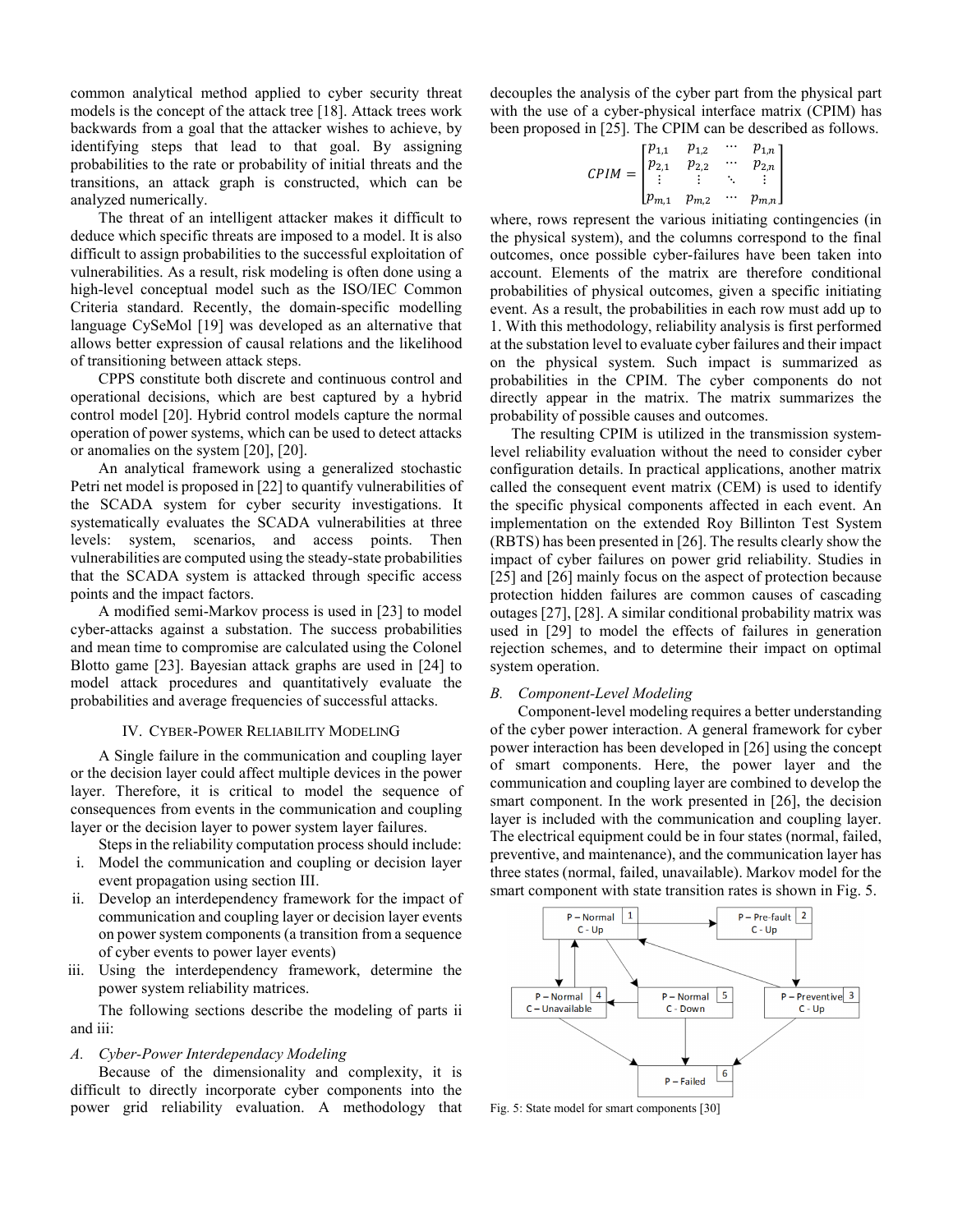This model needs to be further enhanced to incorporate the cyber unavailability and cyber-attack to better represent the communication and coupling layer and the decision layer. One of the challenges of the CPPS state model is the higher number of possible states. Once the state model is developed, it is necessary to develop reduced state models for computational effectiveness. Due to the dissimilarity in the operation of the smart components, a single framework will not be sufficient. For example, the communication and coupling layer and the decision layer have a dissimilar impact on a device used for health monitoring compared to real-time measurements.

## *C. System-Level Modeling*

Enhanced component models demand improved CPPS reliability modeling and analysis. Two approaches are proposed in the literature.

The *first approach* is to use a combined state-space model for each component and then evaluate the power system reliability [31]. Several communication and coupling layer devices could fail for the same reason. The work presented in [31] uses common-cause failure (CCF) based probabilistic reliability assessment. Two main factors are required for a CCF to occur: a root cause and a coupling factor that makes multiple components susceptible to the same cause. The set of equipment affected by a single cause is known as the common cause component group [31]. A probabilistic method similar to the alpha factor model [32] can be used to determine simultaneous failure probability of an equipment. A four-step approach to determine a component failure rate with basic event probability of occurrence is presented in [31]. This method needs to be further improved for the large system analysis.

The CCF power system reliability analysis requires the following considerations: (*i*) the probability of a large number of components failing for a single cause is low, and (*ii*) when an event occurs in the power system, the component close to the event will act first, and if it fails, then the adjacent components will react

In the case where exact power system reliability is impossible to determine, the worst-case reliability can be computed [33]. Minimal cut sets for data transmission from one node to another can be computed. In order to reduce the complexity, the worst-case probability can be determined by placing all minimal cut sets in a series [33]. This method is very useful for very large networks.

The *second approach* uses the characteristic matrix method. Similar to [25], the characteristic matrix for both the communication and coupling layer and the decision layer can be modeled. For the communication and coupling layer, element (*i*,*j*) of the interface matrix corresponds to the performance of cyber-link between nodes *i* and *j* and given by

$$
C = i \begin{bmatrix} 1 & \cdots & j & \cdots & m \\ C_{11} & \cdots & C_{1j} & \cdots & C_{1m} \\ \vdots & \vdots & \vdots & \vdots & \vdots \\ C_{n1} & \cdots & C_{nj} & \cdots & C_{nn} \\ \vdots & \vdots & \vdots & \vdots & \vdots \\ C_{m1} & \cdots & C_{mj} & \cdots & C_{mn} \end{bmatrix}
$$

The diagonal elements in *C* correspond to the performance of the node. Each element is comprised as  $c_{ij} = (T, P_a, P_m)$ , where  $T$  is the time delay,  $P_a$  is the interruption probability, and  $P_m$  is the disruption probability. The decision-layer interface matrix will be represented by  $S$ . Each element comprises  $S =$ (*T*, *P*), where *T* is the delay, and *P* is the decision error probability. Similar to the communication and coupling layer, the diagonal elements correspond to the device performance. If there are no connections, then all elements are zeros  $(c_{ii} = (0, 0, 0))$ 0) or  $S_{ij} = (0, 0)$ . Similarly, the interaction between layers can be modeled using the interface matrix, which can be used for reliability computation.

## V. ENHANCING RELIABILITY STANDARDS

Power system reliability modeling requires a modification to its standardization due to the complexity of CPPS. The enhancement to monitoring, control, and protection through CPPS changes the means of failure and recovery of power system components. Both bulk and distribution system reliability modelling must be changed.

## *A. Bulk Industry Standards*

The planning and operation of bulk power systems have been traditionally driven by reliability criteria and standards (NERC standards, regional reliability criteria) [34]. The North American Electric Reliability Corporation has developed mandatory and enforceable standards for planning (e.g., TPL-001-4) and operation (e.g., TOP-002-4, IRO-017-1) to ensure reliable operation of the power grid. Critical infrastructure protection (CIP) standards (e.g., CIP-002-5), which deal with the cyber side of the power system, are mandatory and enforceable [34].

Developed methodologies and tools to assess system performance have served the industry very well in the past [35]- [37]. However, it is becoming more apparent that reliable operation of the power system is highly dependent on the reliability of the associated cyber system, and failure in the cyber system can result in undesirable consequences. New reliability tools for joint modeling and performing the reliability analysis by taking into account the performance of "cyber" and "physical" elements are needed. Contingencies on the cyber side may lead to inappropriate control commands, which will influence the physical power system.

## *B. CPPS Standadization Approach*

In addition to the power system failure and recovery measures, it is vital to determine the direct effects of the CPPS on power system operations. Some of the measures that could quantify the direct effect of CPPS on the power system are identified in the literature [1], [38]–[39]. Some examples are presented as follows.

The effect of the cyber infrastructure on power system reliability can be modeled similar to IEEE Std. 1366 [40] based on the following indices proposed by [1]:

• *Average Cyber Failure Frequency Index:* The number of missed decisions on the power layer due to failure of the communication and coupling layer and the decision layer as a fraction of the total decision:

$$
ACIFI = \frac{\text{Total missed decisions}}{\text{Total decisions in a unit time}}
$$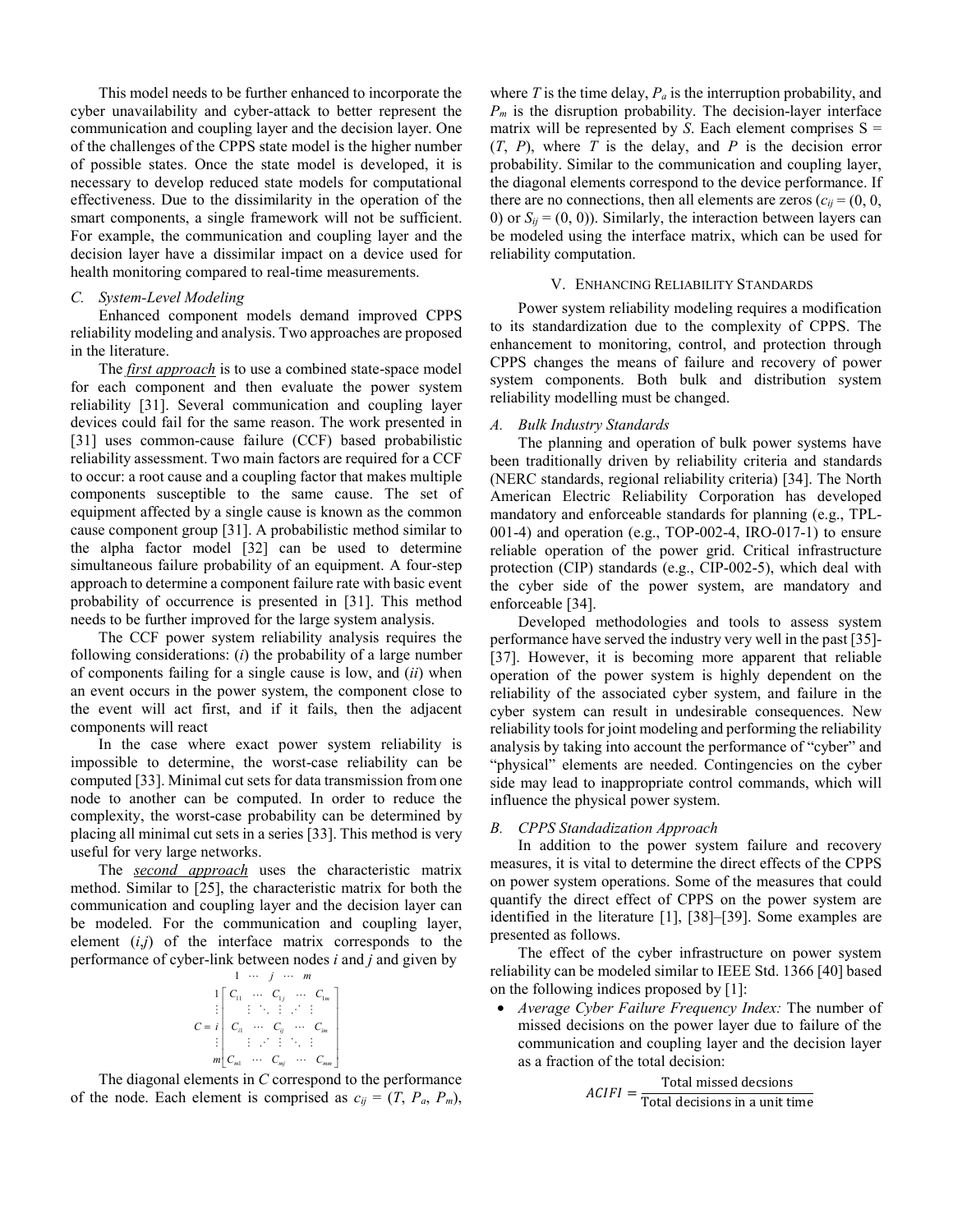• *Energy Not Served due to Cyber Failure:* The amount of energy not served due to failure of the communication and coupling layer and the decision layer as a fraction of the total energy not served at the same time:

$$
ENS_C = \frac{\text{Total energy not served due to missed decisions}}{\text{Total energy not served in a unit time}}
$$

On the other hand, indices for specific applications should be developed. For example, when the power system operations are managed via the CPPS, transient stability of the system could be detected via the measurements. The ability to detect the transient stability against faults is developed in [38] as part of the power system reliability evaluation.

• *Expected Transient Instability Index*: The measure for the probability of the system being in an unstable state:

$$
ETI = \sum_{i=1}^{n_u} p\{x_{i-1,i}: x_{i-1,i} \in X_u\}
$$

where  $p\{x_{i-1,i}: x_{i-1,i} \in X_u\}$  is the probability of the system being unstable while transitioning from state  $x_{i-1,i}$ to state  $x_i$ ,  $x_i$  is the system new state,  $X_u$  is the set of unstable transitions  $(X_u \subset X)$ , X is the set of all system states, and  $n_u$  is the number of unstable transitions.

• *Expected Transient Stability Robustness Index*: The measure of the ability of a system to withstand the following fault events:

$$
ETSR = \sum_{i=1}^{n_{st}} p\{x_{i-1,i}: x_{i-1,i} \in X_{st}\}. EM\{x_{i-1,i}: x_{i-1,i} \in X_{st}\}
$$

where  $p\{x_{i-1,i}: x_{i-1,i} \in X_{st}\}\$ is the probability of the system being stable while transitioning from state  $x_{i-1,i}$  to state  $x_i$ ,  $EM\{x_{i-1,i}: x_{i-1,i} \in X_{st}\}$  is the energy margin of a stable transition from state  $x_{i-1,i}$  to state  $x_i$ ,  $X_{st}$  is the set of stable transitions ( $X_{st} \subset X$ ), and  $n_{st}$  is the number of stable transitions.

• *Expected System Risk of Instability Index*: The measure of the risk of a system being unstable against fault events:  $n_u$ 

$$
ESRI = \sum_{i=1} p\{x_{i-1,i}: x_{i-1,i} \in X_u\} \cdot |EM\{x_{i-1,i}: x_{i-1,i} \in X_u\}|
$$

where  $|EM\{x_{i-1,i}: x_{i-1,i} \in X_u\}|$  is the energy margin of an unstable transition from state  $x_{i-1,i}$  to state  $x_i$ .

## VI. FUTURE NEEDS

Cyber-physical interdependencies exist extensively in various aspects of the power grid. To further enhance existing reliability evaluation models and methodologies, considerable research effort and input from both academia and industry are needed.

Two challenges for improved reliability analysis of the CPPS are as follows: (i) test systems that allow standardization of results and (ii) simulation tools that address the needs of modeling CPPS interactions.

# *A. Test Systems*

The IEEE Reliability Test System [41] and the Roy Billinton Test System [42] are used for modeling and analysis of power system reliability. However, due to the lack of appropriate failure models for cyber- and decision-layer equipment, the authors use customized models, which limit the ability to compare the CPPS reliability framework. The following need to be incorporated into the test systems:

- Possible states for communication and coupling-layer equipment,
- Possible states for decision-layer equipment,
- State transition rates for new states from communication and coupling layer and also the decision layer,
- Cyber-physical interface matrix model.

## *B. Simulation Tool*

Software developed for the power system domain is rarely flexible enough to enable customization using complex modules. A notable exception for distribution system analysis is the open-source package GridLAB-D [43]. Since this is an open-source software, the reliability analysis component could be incorporated. Simulation tools should allow users to incorporate possible communication architecture and decision schemes because they are critical for effective reliability calculations. Two separate models for an interconnected transmission system and possible extension to a software tool, such as GE MARS, are necessary. Similarly, the second model should focus on the distribution system reliability computation.

It is vital that the simulation tools should be able to model seven layer OSI communication model, associated vulnerabilities, and possible defense mechanism including different possible communication and data exchange protocols.

# *C. CPPS Resiliency*

In extreme events, it is not possible to keep up the reliability of power grids and the emphasis changes to enhance the grid resiliency. Keeping the power on to critical facilities such as hospitals and fire department during extreme events is essential and, additionally, the ability of the system to supply power to the critical loads can be defined as resiliency.

It is important to analyze the impact of possible cyberattacks on the power grid and develop defense mechanisms. Cyber-physical resiliency analysis needs to be performed to minimize the impact of the potential cyber-attacks on the grid.

Similar to CPPS reliability, there is a need for formal metrics to quantify resiliency of the CPPS and a tool to study the cyber-physical resiliency.

## VII. CONCLUSION

This paper summarizes the current status and needs for cyber-physical power systems reliability evaluation. It is essential to standardize the CPPS modeling for reliability computation based on three layers: power layer, communication and coupling layer, and decision layer. The possible states of each model and the interaction between layers can to be captured using an interface matrix, for example. It is also vital to develop test systems and simulation platforms to enhance future CPPS reliability studies to benefit the industry.

#### **REFERENCES**

[1] V. Aravinthan, B. Karimi, V. Namboodiri, and W. Jewell, "Wireless Communication for Smart Grid Applications at Distribution Level—